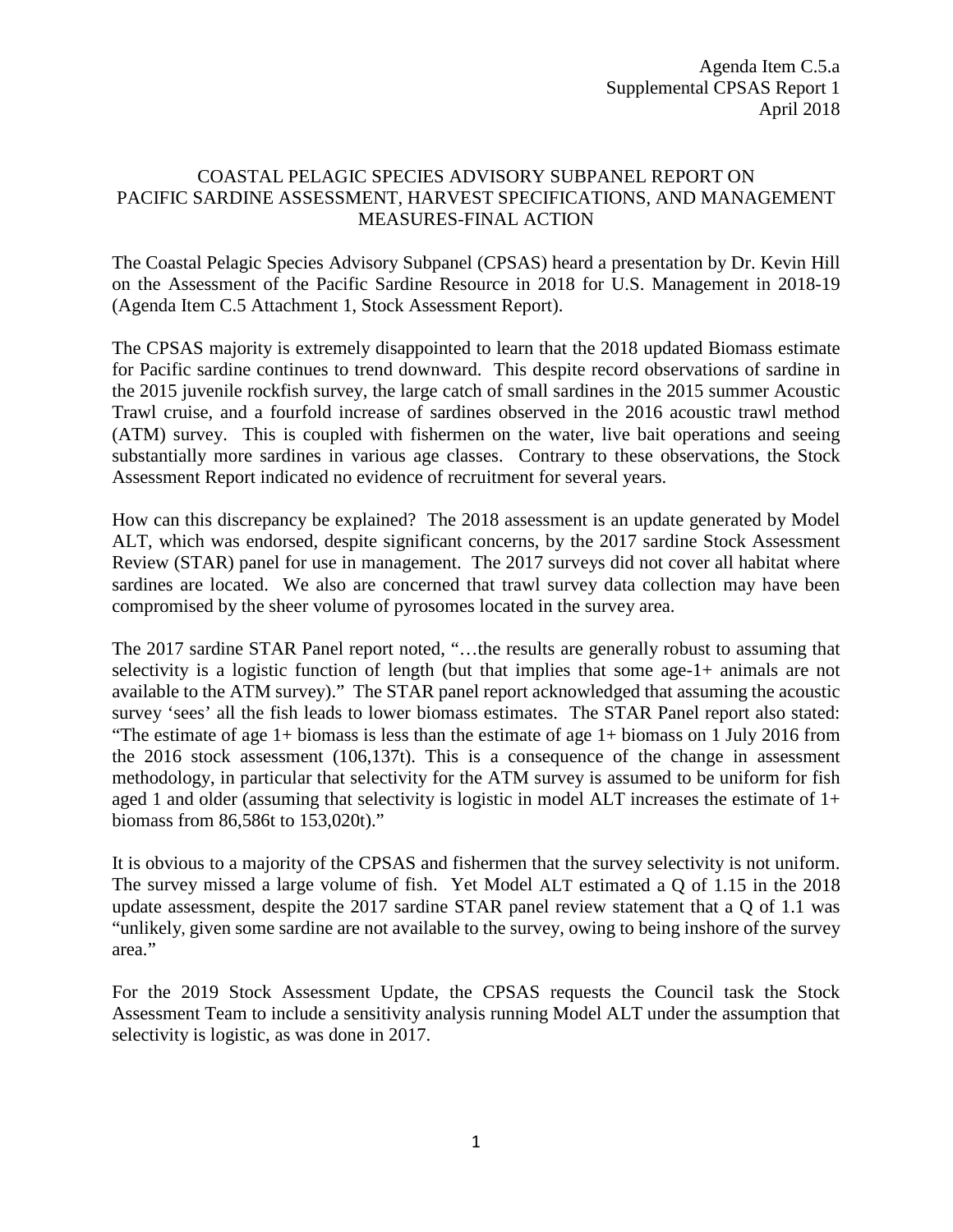We request that the Council convene a workshop as soon as possible to address these unresolved issues:

- Research and data needs identified in both the 2017 sardine STAR panel review and 2018 ATM methods review regarding assessment methodology;
- Inflexibility in the Terms of Reference for Update stock assessments, and
- Current schedule that will not address these serious problems until the next STAR panel in 2020.

Consideration of current assumptions such as selectivity in ATM surveys should be analyzed along with other issues identified, as well as how to incorporate all available indices, for example the juvenile rockfish survey and nearshore surveys, into future stock assessments.

The CPSAS strongly encourages the use of multiple surveys, as each survey type has strengths and weaknesses. Other fishery-independent research, i.e. the juvenile rockfish survey, was informative in 2016 and should be utilized to provide information for future sardine stock assessments, as this could serve as another indicator of recruitment.

The CPSAS majority does not support the stock assessment team's recommendation to move to a single, survey-based assessment, nor to change the fishery start date back to January 1. We note that the fishery start date was changed only a few years ago because the stock assessment team indicated they did not have time to process and analyze data in time for a January 1 start date. Further, the assumed birthdate for sardine is July 1. If the start date reverted to January 1, the stock assessment team would still need to project biomass, so similar issues would exist.

Clearly the small sample size, inadequate biological composition data, and time invariant agelength key are causing serious problems in assessing the sardine (and anchovy) resource. Industry has offered to help collect data, and we hope this offer will be accepted so that such information will be incorporated into future stock assessments.

As we have noted in the past, industry supports and needs a sustainable resource. Current sardine stock assessment assumptions and harvest policies are precautionary. With support from the Council, Science Centers and States, we are encouraged that we can develop a truly collaborative research program for sardines and the CPS complex.

A majority of the CPSAS asks the Council to direct the management team to examine the feasibility of providing a live bait set aside should the sardine Biomass estimate fall below 50,000 mt. Under the current CPS-FMP (Sec 5.1.4), if the stock is declared overfished, the live bait fishery would be reduced to landing sardines incidentally, and not to exceed 15%. Current take of live bait is negligible. Due to the nature of their use, ninety (90%) of sardines harvested for live bait are returned to the ocean alive. Because of the low level of mortality, the fishery has a small impact on the resource. In fact, essentially all the fish serve an ecosystem function. The majority believes the practices of the live bait fleet, and vessels which rely upon them, poses no problems should the Biomass estimate fall below 50,000 mt. Directing the CPSMT to assess the impact of the live bait fishery on sardines when the population is low provides a scientific basis for sound management.